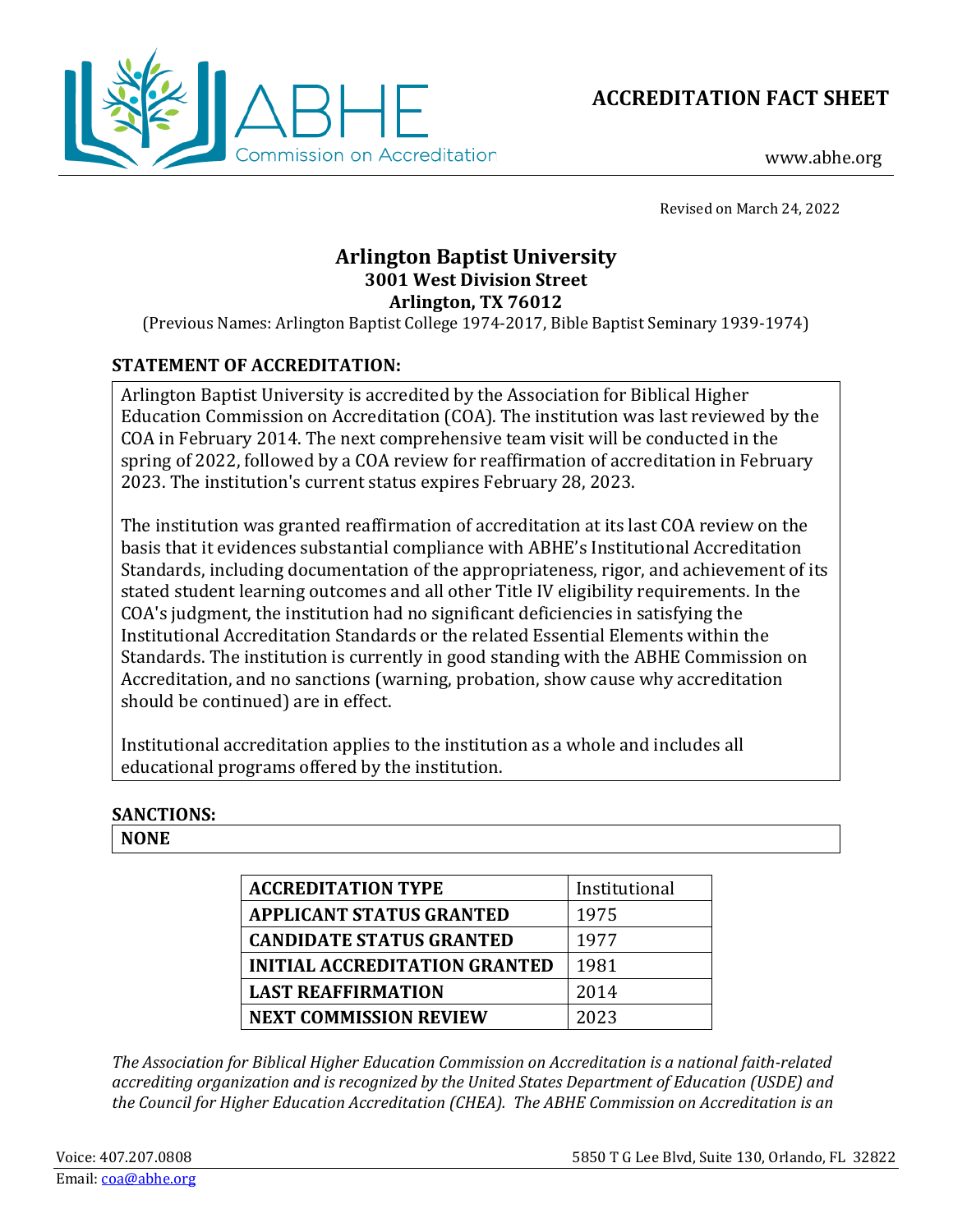*institutional and programmatic accreditor. Institutions that are institutionally accredited have been examined as a whole. Institutions that are programmatically accredited have specific programs that have been reviewed in light of ABHE standards. This statement of accreditation information is the Commission's official statement of an institution's accredited status.* 

#### **ACCREDITATION DECISIONS:**

| <b>DATE</b>                                                                                            | <b>ACTION</b>                                                                                     |
|--------------------------------------------------------------------------------------------------------|---------------------------------------------------------------------------------------------------|
|                                                                                                        | No action taken                                                                                   |
| $\mathbf{r}$ , $\mathbf{r}$ , $\mathbf{r}$ , $\mathbf{r}$ , $\mathbf{r}$ , $\mathbf{r}$ , $\mathbf{r}$ | $\sim$ $\sim$ $\sim$ $\sim$<br>$\cdots$<br>$\mathbf{r}$ . The set of $\mathbf{r}$<br>$\mathbf{r}$ |

*Includes the following: applicant status, candidate status, initial accreditation, reaffirmation of accreditation, sanction, substantive change approval - last 5 years. Please see the "Policy on Communication of Accreditation Decisions" in the COA Manual.*

#### **APPROVED DELIVERY METHODS:**

| TYPE:                             | <b>APPROVAL:</b>                                        |
|-----------------------------------|---------------------------------------------------------|
| Distance Education (online)       | The institution is authorized to offer up to 100% of an |
|                                   | academic program via distance education (online).       |
| <b>Correspondence Education</b>   | The institution is authorized to offer up to 49% of an  |
|                                   | academic program via correspondence education.          |
| <b>Competency-Based Education</b> | The institution is authorized to offer up to 49% of an  |
|                                   | academic program via competency-based education by      |
|                                   | the course/credit approach or direct assessment.        |

*Please see the "Policy on Alternative Academic Patterns" in the COA Manual.*

## **APPROVED OFF-CAMPUS LOCATIONS:**

| <b>TWDF</b> | <b>DDDDCC</b><br>ADDINEJJ |                  |   |                   |              |                      |
|-------------|---------------------------|------------------|---|-------------------|--------------|----------------------|
| None        |                           |                  |   |                   |              |                      |
| . .         | $\cdots$<br>$\mathbf{v}$  | $\sim$<br>$\sim$ | . | .<br>$\mathbf{r}$ | $\mathbf{r}$ | $\sim$ $\sim$ $\sim$ |

*A branch campus is an additional location of an institution that is geographically apart and independent of the main campus of the institution and (1) is permanent in nature;(2) offers courses in educational programs leading to a degree, certificate, or other recognized educational credential;(3) has its own faculty and administrative or supervisory organization; and (4) has its own budgetary and hiring authority. An additional location is a facility that is geographically apart from the main campus of the institution and at which the institution offers at least 50% of a program through classroom courses, hybrid courses, or a combination of both. An additional location may qualify as a branch campus and be subject to requirements pertaining to branch campuses. An extension site is an off-campus location where less than 50% of a degree program may be earned by classroom courses, hybrid courses, or a combination of both.*

## **DEGREE/DIPLOMA/CERTIFICATE PROGRAM (MAJOR/CONCENTRATION)** Bachelor of Science<br>
Bible/Biblical Counseling<br>
Bachelor of Science<br>
Bible/Business and Sport Bachelor of Science<br>Bible/Business and Sport Management<br>Bible/Business Studies Bachelor of Science<br>
Bible/Business Studies<br>
Bachelor of Science<br>
Bible/Children's Minist Bible/Children's Ministry<br>Bible/Education Bachelor of Science<br>Bachelor of Science Bachelor of Science<br>
Bible/Intercultural Studies<br>
Bible/Interdisciplinary Studies Bachelor of Science<br>
Bible/Interdisciplinary Studies<br>
Bible/Music Education<br>
Bible/Music Education Bible/Music Education

## **APPROVED EDUCATIONAL PROGRAMS:**